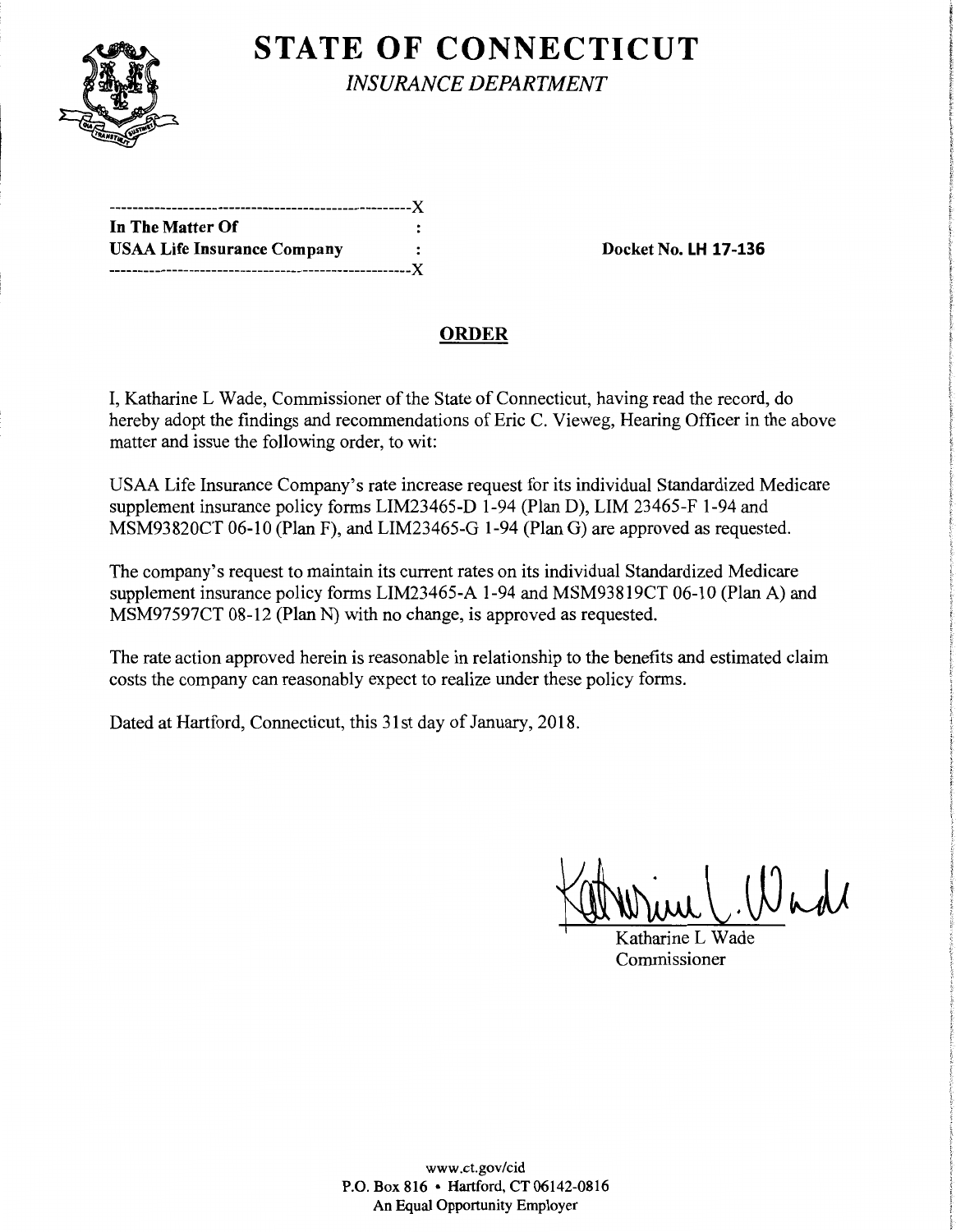

# **STATE OF CONNECTICUT**

*INSURANCE DEPARTMENT* 

| In The Matter Of                   |  |
|------------------------------------|--|
| <b>USAA Life Insurance Company</b> |  |
|                                    |  |

**Docket No. LH 17-136** 

## **PROPOSED FINAL DECISION**

## I. **INTRODUCTION**

The Insurance Commissioner of the State of Connecticut is empowered to review rates charged for individual and group Medicare supplement policies sold to any resident of this State who is eligible for Medicare. The source for this regulatory authority is contained in Chapter 700c and Section 38a-495a of the Connecticut General Statutes.

After due notice, a hearing was held at the Insurance Department in Hartford, CT on Wednesday, January 17, 2018, to consider whether or not the rate increases requested by USAA Life Insurance Company on its Medicare supplement insurance business should be approved.

No members from the general public attended the hearing.

No company representatives from USAA Life Insurance Company attended the hearing.

The hearing was conducted in accordance with the requirements of Section 38a-474, Connecticut General Statutes, the Uniform Administrative Procedures Act, Chapter 54 of Section 38a-8-1 et seq. of the Regulations of Connecticut State Agencies.

A Medicare supplement policy is a private health insurance policy sold on an individual or group basis, which provides benefits that are additional to the benefits provided by Medicare. For many years Medicare supplement policies have been highly regulated under both state and federal law to protect the interests of persons eligible for Medicare who depend on these policies to provide additional coverage for the costs of health care.

Effective December 1, 2005, Connecticut amended its program of standardized Medicare supplement policies in accordance with Section 38a-496a of the Connecticut General Statutes, and Sections 38a-495a-1 through 38a-495a-21 ofthe Regulations of Connecticut Agencies. This program, which conforms to federal requirements, provides a "core" package of benefits known as Plan A. Insurers may also offer any one or more of eleven other plans (Plans B through N).

Effective January 1, 2006, in accordance with Section 38a-495c of the Connecticut General Statutes (as amended by Public Act 05-20) premiums for all Medicare supplement policies in the state must use community rating. Rates for Plans A through N must be computed without regard to age, gender, previous claims history or the medical condition of any person covered by a Medicare supplement policy or certificate.

> www.ct.gov/cid P.O. Box 816 • Hartford, CT 06142-0816 An Equal Opportunity Employer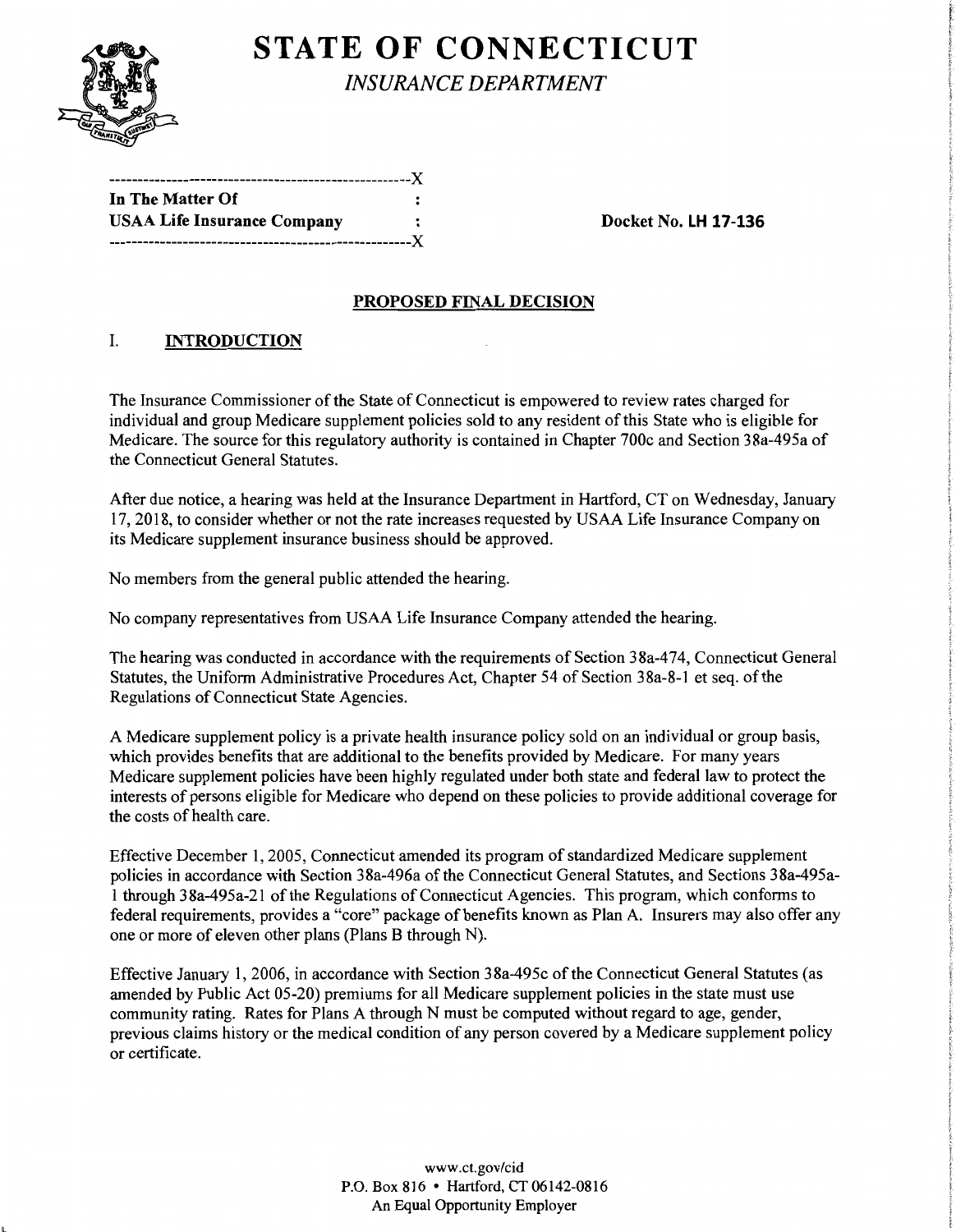The statute provides that coverage under Plans A through N may not be denied on the basis of age, gender, previous claims history or the medical condition of any covered person. Insurers may exclude benefits for losses incurred within six months from the effective date of coverage based on a pre-existing condition.

Effective October 1, 1998, carriers that offer Plan B or Plan C must make these plans as well as Plan A, available to all persons eligible for Medicare by reason of disability.

Insurers must also make the necessary arrangements to receive notice of all claims paid by Medicare for their insureds so that supplement benefits can be computed and paid without requiring insureds to file claim forms for such benefits. This process of direct notice and automatic claims payment is commonly referred to as "piggybacking" or "crossover".

Sections 38a-495 and 38a-522 of the Connecticut General Statutes, and Section 38a-495a-10 of the Regulations of Connecticut Agencies, state that individual and group Medicare supplement policies must have anticipated loss ratios of 65% and 75%, respectively. Under Sections 38a-495-7 and 38a-495a-10 of the Regulations of Connecticut Agencies, filings for rate increases must demonstrate that actual and expected losses in relation to premiums meet these standards, and anticipated loss ratios for the entire future period for which the requested premiums are calculated to provide coverage must be expected to equal or exceed the appropriate loss ratio standard.

Section 38a-473 of the Connecticut General Statutes provides that no insurer may incorporate in its rates for Medicare supplement policies factors for expenses that exceed 150% of the average expense ratio for that insurer's entire written premium for all lines of health insurance for the previous calendar year.

#### II. **FINDING OF FACT**

After reviewing the exhibits entered into the record of this proceeding, and utilizing the experience, technical competence and specialized knowledge of the Insurance Department, the undersigned makes the following findings of fact:

- 1. USAA Life Insurance Company has requested a 3.0% rate increase on its individual standardized Medicare supplement Plans D and G and a 5% increase on Plan F. The company has also requested that the rates remain unchanged for Plans A and N.
- 2. In-force policy counts as of 9/30/17:

| Plan         | Connecticut | Nationwide |
|--------------|-------------|------------|
| A            | 11          | 1,466      |
| D            | 57          | 3,557      |
| F            | 1,360       | 123,108    |
| G            | 158         | 2,933      |
| Ν            | 174         | 10,794     |
| <b>Total</b> | 1,760       | 141,858    |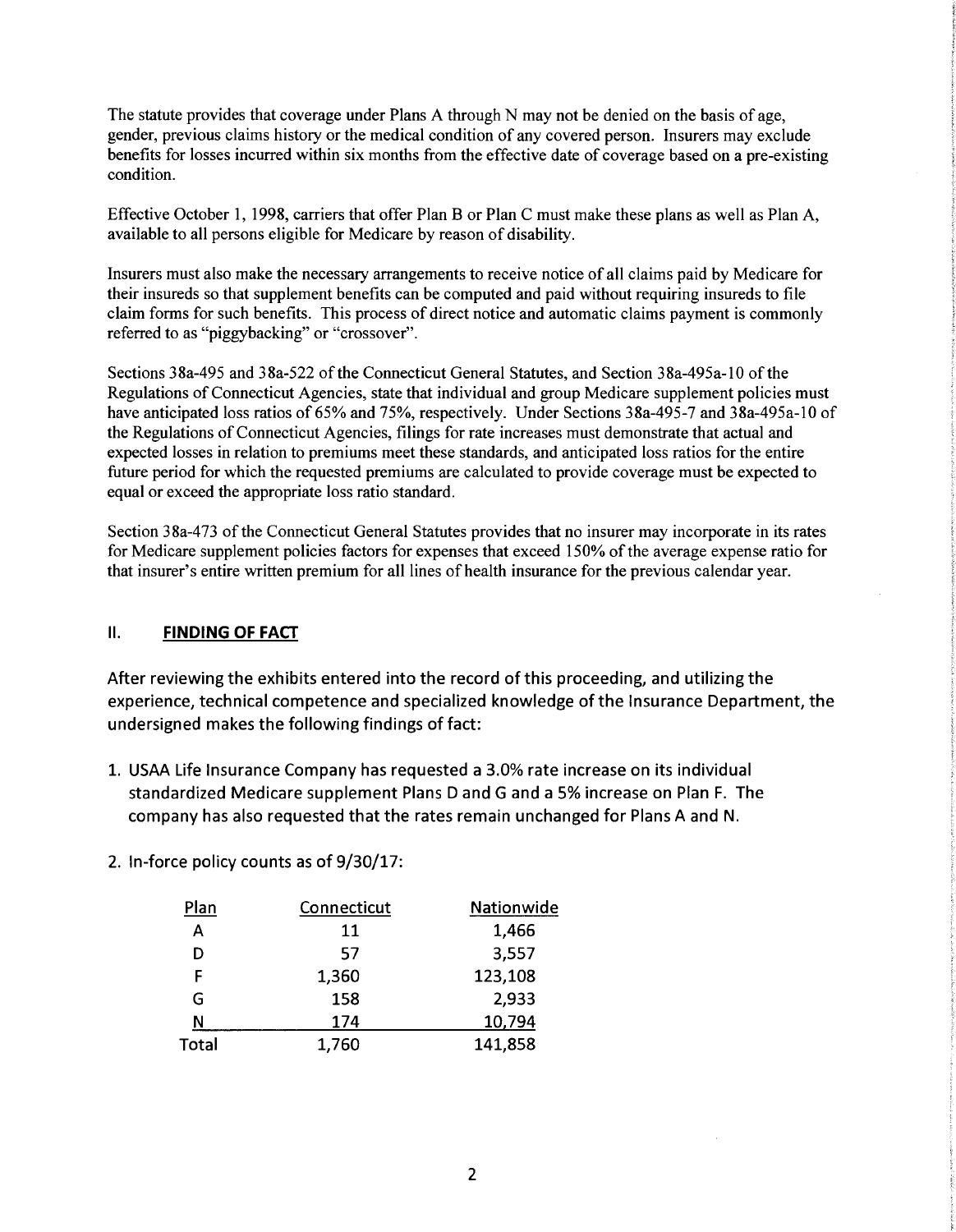- 3. The last rate increase approved for Plan A was 15% effective 5/1/13, for Plan D was 3.0% effective 6/1/17, for Plan F was 3.0% effective 6/1/17 and for Plan G was 3.0% effective 6/1/17. Plan N has had no previous rate increases.
- 4. Active policy forms are marketed using captive, salaried and licensed agents who interact with consumers primarily by telephone, mail or internet. The agents are dedicated salaried employees who do not receive any commissions. Plans D and Gare no longer marketed.
- 5. The proposed rates are expected to satisfy the Connecticut statutory loss ratio of 65%, required of individual Medicare supplement forms.
- 6. USAA Life Insurance Company certified that their expense factors are in compliance with section 38a-473, C.G.S.
- 7. USAA Life Insurance Company has conformed to subsection (e) of section 38a-495c, C.G.S. regarding the automatic claims processing requirement.
- 8. Below are the incurred loss ratios for 2016 and 2017 (through September), as well as inception-to-date for Connecticut:

| Plan | 2016  | 2017  | Inception |
|------|-------|-------|-----------|
| A    | 27.5% | 56.2% | 92.4%     |
| D    | 48.7% | 61.6% | 83.3%     |
| F    | 69.2% | 74.6% | 75.2%     |
| G    | 64.3% | 82.8% | 80.7%     |
| Ν    | 55.9% | 53.3% | 56.1%     |

9. Below are the incurred loss ratios for 2016 and 2017 (through September), on a nationwide basis:

| Plan | 2016   | 2017   | Inception |
|------|--------|--------|-----------|
| A    | 122.9% | 124.9% | 100.0%    |
| D    | 74.6%  | 78.7%  | 73.9%     |
| F    | 75.7%  | 78.7%  | 73.0%     |
| G    | 72.8%  | 79.1%  | 71.4%     |
| N    | 66.0%  | 68.1%  | 65.8%     |

10. USAA Life Insurance Company's 2018 Medicare supplement rate filing proposal is in compliance with the requirements of regulation 38a-474 as it applies to the contents of the rate submission as well as the actuarial memorandum.